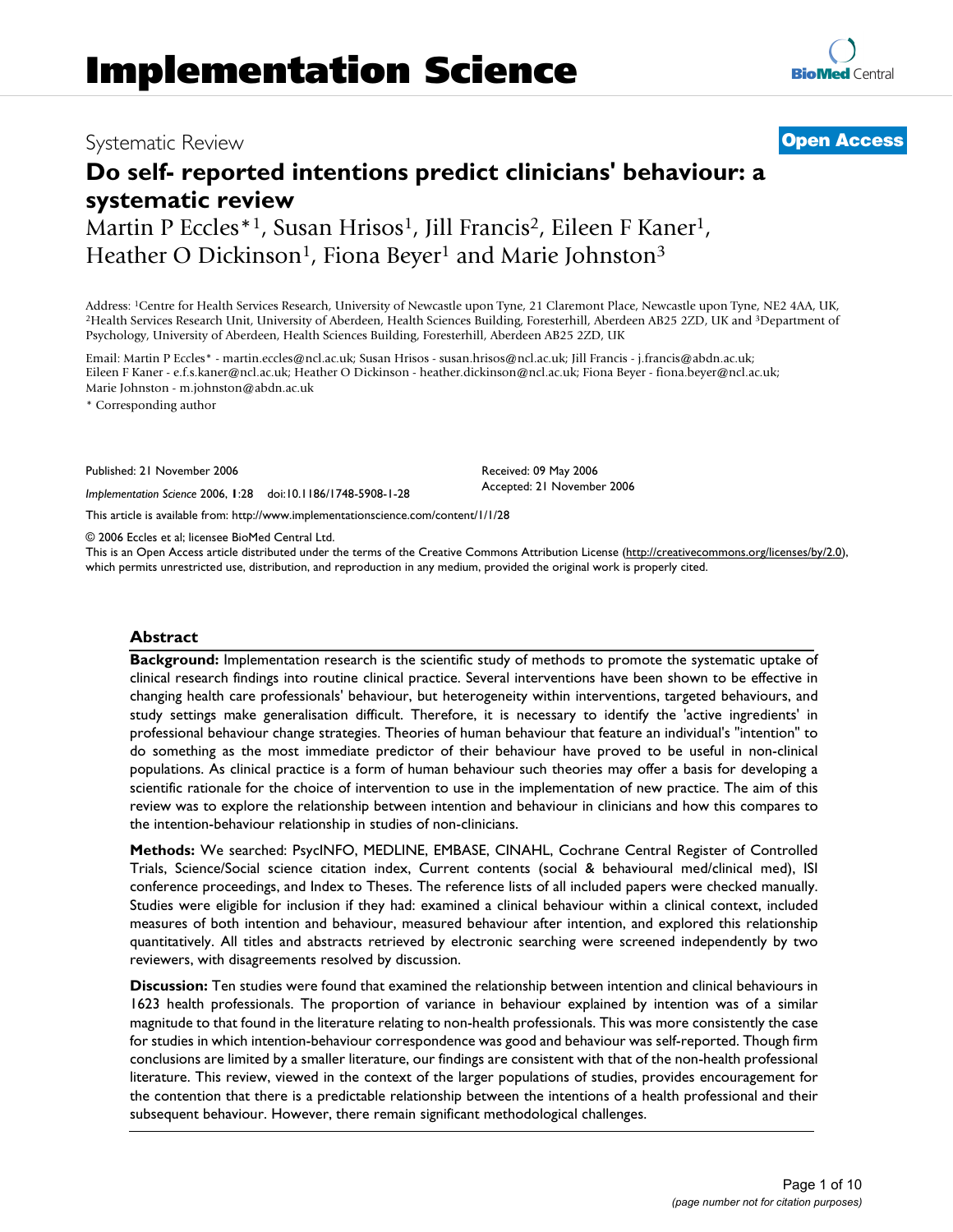# **Background**

Implementation research is the scientific study of methods to promote the systematic uptake of clinical research findings into routine clinical practice, and hence to reduce inappropriate care. It includes the study of influences on healthcare professionals' behaviour, and methods to enable them to use research findings more effectively. Over the last decade a considerable body of such research has been both published and reviewed [1,2]. This research demonstrates that several (variously complex) interventions can be effective in changing health care professionals' behaviour. However, these studies have substantial heterogeneity within interventions, targeted behaviours, and study settings that render generalisability problematic  $|3|$ .

In order to optimise the number of costly and time consuming future trials that need to be conducted – and to enhance their generalisability, it is necessary to identify the 'active ingredients' in professional behaviour change strategies. Interventions could be effective at changing behaviour for two reasons: they may contain components that are always effective in changing any behaviour, or they may contain components that overcome specific barriers encountered in relation to a particular behaviour. Hence, two approaches are necessary to identify the 'active ingredients' in the complex interventions of implementation trials: 1) Develop an understanding of the factors underlying professional behaviour in order to identify what sorts of processes should be targeted by interventions (process modelling) [4], and 2) Develop an understanding of how the interventions work and can be optimised (intervention modelling) [5].

In intervention modelling, key elements of an intervention are manipulated in a manner that simulates a real situation as much as possible, and interim endpoints are measured rather than changes in professional behaviour or healthcare outcome. A typical interim endpoint is a stated intention to behave in a particular way. Intention has been defined as "indications of how hard people are willing to try, of how much effort they are planning to exert, in order to perform a behaviour" [6] (see page 181). Compared to large scale trials, modelling experiments have two potential advantages – smaller size and shorter timescales – whilst still offering experimental control. Although proof of concept work has demonstrated the feasibility of such studies [5], a prerequisite of this method is a predictable link between the interim endpoints and changes in actual professional behaviour. For the method to be valid, interim endpoints (e.g. measures of intention) must be predictive of real world outcomes. This is the case for behavioural intention in non-clinical populations as demonstrated by reviews of both observational and experimental studies. Godin and Kok [7]

reported averaged correlations between intention and different health-related behaviours ranging from 0.35 to 0.56 (i.e. intention was accounting for between 12% and 31% of the variance in behaviour). Armitage and Connor [8], using 63 independent studies reporting prospectively measured behavioural data, reported that the Theory of Planned Behaviour (TPB) variables that directly influence behaviour (intention and perceived behavioural control) accounted for a similar proportion of the variance in behaviour. When behavioural measures were selfreported, the TPB accounted for more of the variance in behaviour than when behaviour measures were objective or observed. A meta-analysis of 10 meta-analyses by Sheeran [9] reported that intention accounted for almost one-third of the variance in behaviour. Finally, Webb and Sheeran [10] reviewed experimental studies to relate change in intention to change in behaviour. From a metaanalysis of 47 experimental tests of the intention-behaviour relationship, they concluded that a "medium-tolarge" change in intention leads to a "small-to-medium" change in behaviour. None of these reviews [7-10] specifically identified studies of healthcare professionals and clinical behaviours.

These reviews demonstrate that there is a reliable, but not a perfect, relationship between stated intention and behaviour. Considerable research efforts have been directed to addressing the 'intention-behaviour gap' and two approaches have been proposed. One addresses the variability of the link by focusing on moderators of the intention-behaviour relationship, such as intention certainty and attitudinal versus normative control [11]. According to this approach, it is possible to predict which individuals will enact their intentions (e.g. those whose intentions are attitudinally controlled). A second approach focuses on mediators of the intention-behaviour relationship, or processes that might be regarded as 'post-intentional,' such as implementation intentions [12], action plans and coping plans [13]. This approach identifies processes that assist individuals to enact their intentions, thereby minimising the size of the intentionbehaviour gap.

It has been argued [14] that the intentions and behaviour of clinicians are influenced by measurable psychological variables (e.g. attitudes) in the same way as the intentions and behaviour of any individual. However, most psychological models of behaviour are predicated on the basis of perceived consequences of a behaviour being experienced by the actor (e.g. *If I give up smoking, I will improve my physical fitness*). For clinicians, the perceived (or actual) consequences of their clinical behaviours are often (though not always) experienced by another person (e.g. *If I lower my patient's blood pressure, she will have a reduced risk of premature mortality*). Furthermore, clinical behaviour is con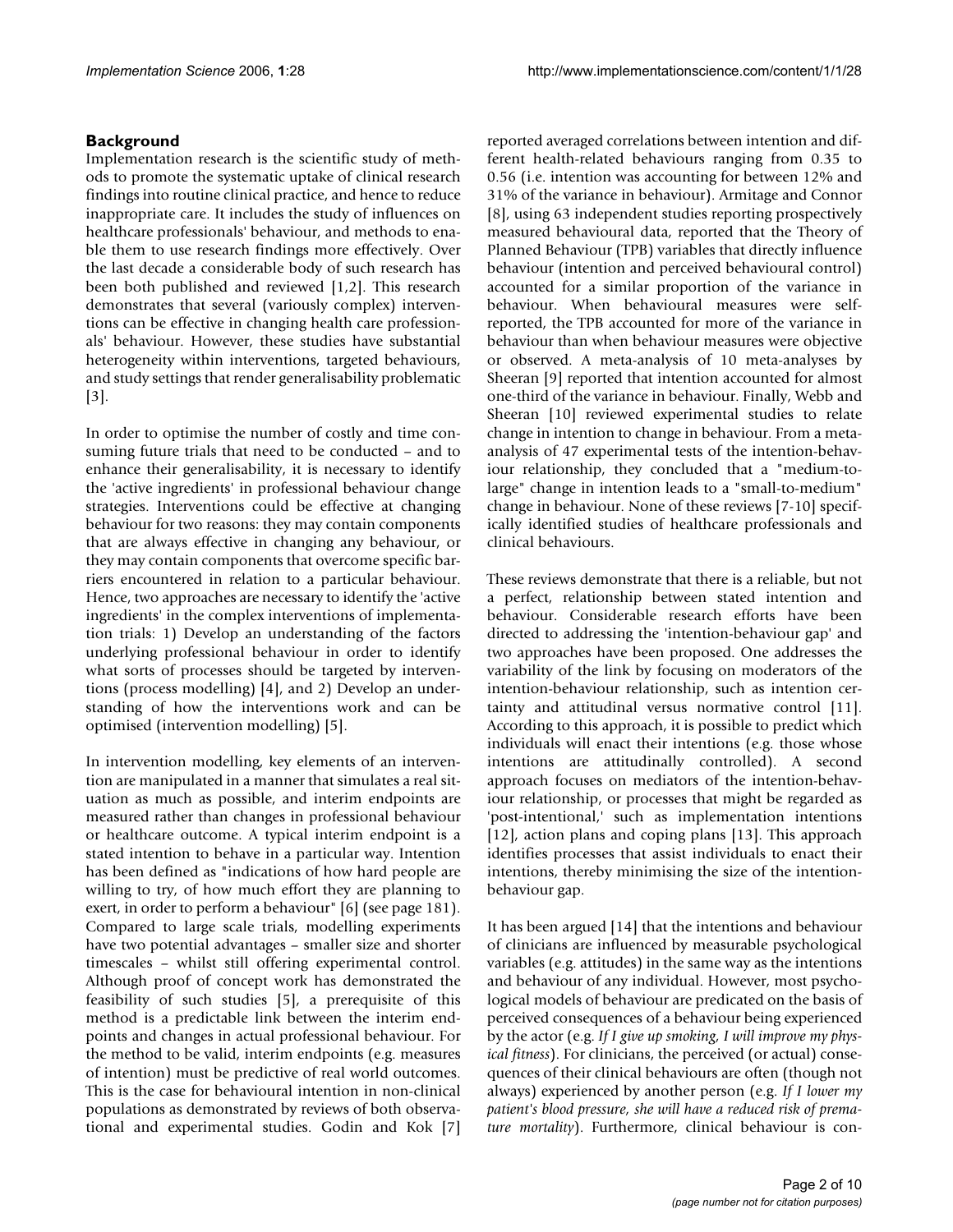strained by a number of factors, such as imperatives dictated by a professional role, legal responsibilities, and principles of clinical governance. Although in a theoretical context these may be seen as control factors that influence behaviour together with intentions, some of these factors may not be articulated by clinicians. As they always form part of the context of any clinical behaviour, they may be implicit but powerful influences on intentions and behaviour, or the relationship between them. Therefore, it is important to explore the intention-behaviour relationship relating to clinical behaviour.

This review addresses the following two questions: 1) What is the nature of the relationship between measures of intention and clinical behaviours in clinicians? and 2) How does this compare to the intention-behaviour relationship in studies of non-clinicians?

# **Methods**

# *Criteria for studies included in the review*

We included any study that examined clinical behaviour (behaviour enacted by a clinician (doctors, nurses, and allied health professionals) within a clinical context with respect to a patient or their care. We also included measures of both intention and behaviour and explored this relationship quantitatively, and measured behaviour after intention had been measured.

## *Measures of intention and behaviour*

As clinical behaviour is often enacted in contexts with a high focus on patient privacy, confidentiality, and matters of personal sensitivity, it may not always be feasible to measure clinical behaviour through direct independent observation. Where direct measurement is not possible, studies may use alternative or "reported" measures of the behaviour under investigation. The following criteria were used to define acceptable measures of intentions, observed behaviour, and reported behaviour for studies included in this review.

Two methods of measuring intention were included:

1. Strength of intention, where clinicians are asked to indicate (e.g., on a 7-point scale) how strongly they agree or disagree with a specific intention statement regarding the target behaviour. Intention could also be characterised as 'willingness' or 'readiness.'

2. Percentage estimates, where clinicians are asked to indicate for what proportion of patients with a particular condition they intend to perform the target behaviour.

Four measures of behaviour were included:

1. Self-reported behaviour, where, for example, a clinician completes a diary or questionnaire, recording how many patients with type 2 diabetes were seen that day or that week – and how many of the patient's feet were inspected. Self-report of behaviour must be reported retrospectively, i.e. after the behaviour has been enacted, and must be measured after intention has been measured.

2. Observed behaviour, including directly observed, audio or video-taped behaviour.

3. Patient-reports of clinician behaviour, where, for example, a patient is asked to report which prescribed medications are being taken as a measure of the clinician's prescribing behaviour.

4. Documented behaviour, where, for example, the ordering of a radiology test is automatically recorded as part of the ordering process, or a blood pressure reading is recorded in a patient's case notes by the clinician.

# *Search strategy*

The following databases were searched: PsycINFO (1840- Aug 2004), MEDLINE (1966-Aug wk 3 2004), EMBASE (1980-Aug wk 34), CINAHL (1982-Aug wk 3 2004), Cochrane Central Register of Controlled Trials (2004 issue 2), Science/Social science citation index (1970-Aug 2004), Current contents (social & behavioural med/clinical med) (1998-Aug 2004), ISI conference proceedings (1990-Aug 2004), and Index to Theses (1716-Aug 2004). The search terms for intention, behaviour, health professionals, and scenarios are shown in Table 1. The search domains were combined as follows: (Intention) AND (Behaviour) AND (Health professionals), (Intentionbehaviour) AND (Health professionals), (Behaviour) AND (Outcomes) AND (Health professionals). The reference lists of all included papers were checked manually.

# *Review methods*

All titles and abstracts retrieved by electronic searching were downloaded to a Reference Management database; duplicates were removed and the remaining references were screened independently by two reviewers, and those studies which did not meet the inclusion criteria were excluded. Where it was not possible to exclude articles based on title and abstract, full text versions were obtained and their eligibility was assessed by two reviewers. Full text versions of all potentially relevant articles identified from the reference lists of included articles were obtained. The eligibility of each full text article was assessed independently by two reviewers. Disagreements were resolved by discussion or were adjudicated by a third reviewer.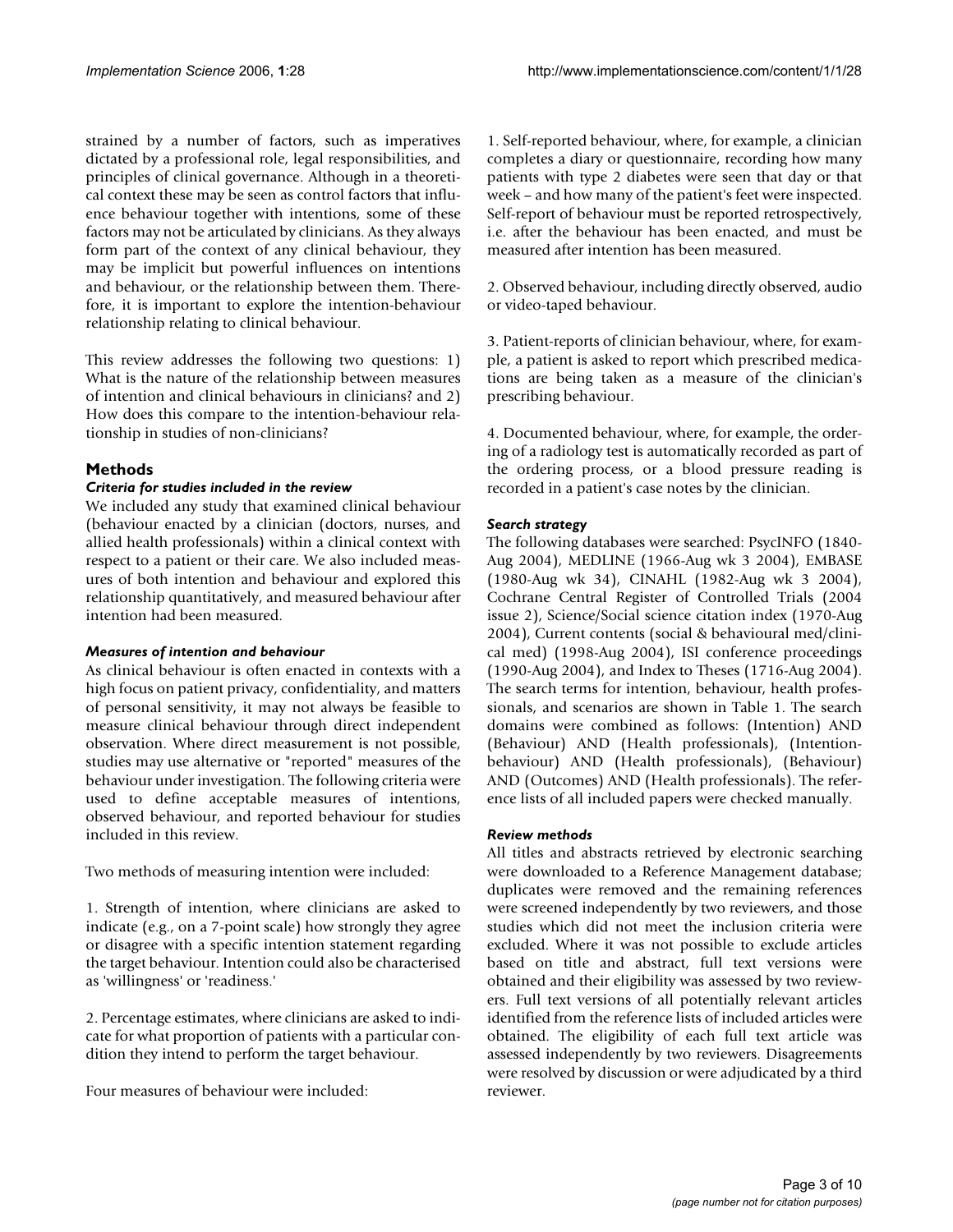| Intention (Intention or intend*)                   | Behaviour near behavio?r*                                                                       | Health professionals                                                                                                                                                                                                                                                                                                                                                                                                                                                                                                          |
|----------------------------------------------------|-------------------------------------------------------------------------------------------------|-------------------------------------------------------------------------------------------------------------------------------------------------------------------------------------------------------------------------------------------------------------------------------------------------------------------------------------------------------------------------------------------------------------------------------------------------------------------------------------------------------------------------------|
| Thesaurus heading:<br><b>INTENTION</b>             | Thesaurus headings:<br><b>· BEHAVIOR</b><br><b>CHOICE BEHAVIOR</b><br><b>. PLANNED BEHAVIOR</b> | Thesaurus headings:<br><b>. HEALTH PERSONNEL</b><br><b>. ATTITUDE OF HEALTH PERSONNEL</b><br><b>• CLINICIANS</b>                                                                                                                                                                                                                                                                                                                                                                                                              |
| • Intend* or intention*<br>• Inclin* or disinclin* | • Behavio?r*<br>• Clinician performance*<br>• (Actor or abstainer) near behavi*r*               | Clinician*<br>Counse?lor*<br>$D$ entist $*$<br>Doctor*<br>Family practition*<br>General practition*<br>$GP*$ /FP*<br>Gyn?ecologist*<br>H?ematologist*<br>Health professional*<br>Internist $*$<br>Neurologist*<br>Nurse*<br>Obstetrician*<br>Occupational therapist*<br>Optometrist*<br>OT <sup>*</sup><br>P?ediatrician*<br>Paramedic <sup>*</sup><br>Pharmacist*<br>Physician*<br>Physiotherapist*<br>Primary care<br>Psychiatrist*<br>Psychologist*<br>Radiologist*<br>Social worker*<br>Surgeon*/surgery<br>Therapist $*$ |

#### **Table 1: Keyword combinations for four domains, combined for the database search**

Example thesaurus headings are given for the PsycINFO database and were adjusted and exploded as appropriate for other databases.

Internal validity was independently assessed by two reviewers on the basis of the level of correspondence between the wording of the intention item and the behaviour as measured (graded as good, poor or unclear), and internal consistency of multiple intention items as measured by Cronbach's alpha [15]. External validity was assessed on the basis of whether the target population was local, regional or national; whether the target population was sampled or whether the entire population was approached; and if the population was sampled, whether it was a valid random (or systematic) sample. Susceptibility to bias was assessed on the basis of the percentage of participants approached for whom the relationship between intention and behaviour was analysed.

For each study, we abstracted, where possible, the Pearson correlation coefficient (r) between the measure of intention and the measure of behaviour (equivalent to the standardised beta coefficient) and its standard error. If this was not available and structural equation modelling had been performed, we abstracted the structural coefficient corresponding to the direct relationship between intention and behaviour and its standard error. If neither a Pearson correlation coefficient nor a structural coefficient was available and multiple regression had been performed, we abstracted the partial correlation coefficient relating the intention to behaviour and its standard error, as well as the model R2 summarizing the proportion of the variance between participants that could be explained by the variables in the regression.

## **Results**

## *Description of the studies*

The initial searches identified 5260 studies (Fig 1). Of 82 papers retrieved for full text review, 10 fulfilled the eligibility criteria and their data were extracted [16-25]. Reviewers agreed on the eligibility of all the included studies. Of the 72 studies excluded at full text review, 8 (11%)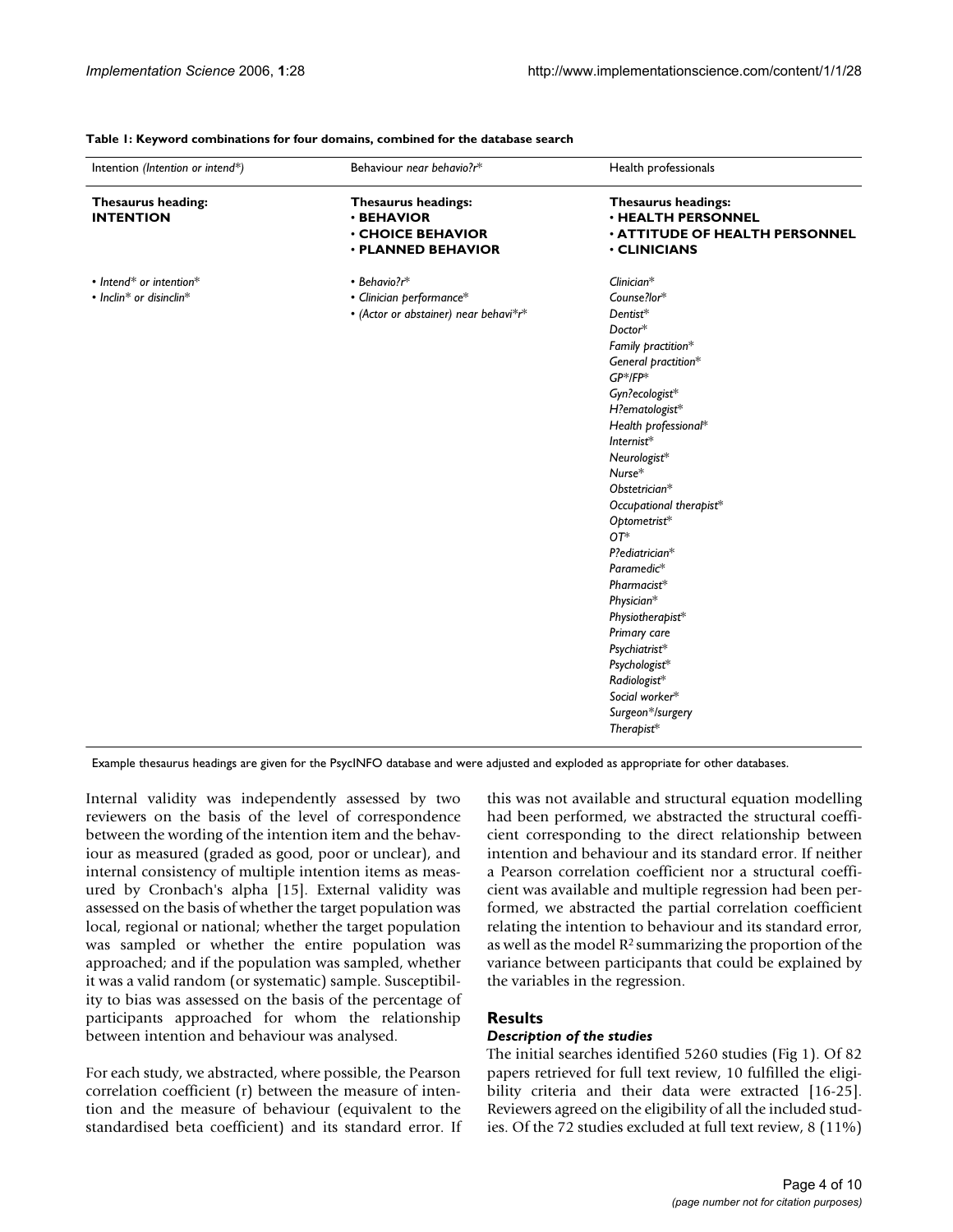were excluded following reconciliation. [A list of studies excluded at this point is available from the authors.] The eligible studies approached a total of 3777 health care professionals, and data from 1623 (43%) of these were analysed. The characteristics of these studies are presented in Table 2, and further detail is presented in Additional file 1.

#### *Study design*

All studies used questionnaire survey methods to elicit intention, and all study designs were non-experimental.

#### *Participating healthcare professionals*

The number of participants approached in each study ranged from 39 to 2,087 (median 188). In six studies [18- 20,22,23,25] the participants were nurses, in three studies they were doctors [16,21,24], and in the one remaining study they were pharmacists [17].

#### *Clinical behaviours*

The studies covered five types of clinical behaviour: hand hygiene behaviours (e.g., hand washing) [18,20], patient education [16,19,22], clinical record-keeping [23,25], drug choice (prescription) [21,24], and provision of pharmaceutical care [17].

#### *Theoretical framework used*

The studies reported using mainly the Theory of Reasoned Action (TRA, [26]) [16,19,21-25] and the Theory of Planned Behaviour (TPB, [6]) [16,18-20]. Other frameworks used were Triandis' Theory of Interpersonal Behaviour [27,18] and the "theory of goal-orientated behaviours" [28], with the inclusion of perceived behaviour control [17].



Identification of included references.

#### *Measurement of intention*

Six studies used multiple-item intention measures [17- 20,22,23], and four studies used single-item intention measures [16,21,24,25], two of which asked the same item for each of a range of drugs [21,24]. The response format for nine studies was a 7-point scale, scored 1–7 [17,20,22,23,25] or scored -3 to +3 [18,19,21,24]. The response format for one study was an estimated percentage, expressed in deciles [16].

#### *Measurement of behaviour*

One study used patient-report of behaviour [22], four studies used self-report [16-19] one used observation [21], one study used both self-report and observation[20], and three studies used documented data [23-25].

#### *Measurement of intention-behaviour relationship*

We were able to abstract the correlation between the measures of intention and behaviour for all studies except Bernaix [22]. Only three studies [17,23,24] reported the standard error of this correlation or statistics from which it could be estimated, so it was not possible to aggregate the study results in a meta-analysis.

#### *Quality*

The reviewers agreed on the correspondence between the intention and behaviour measures for five of the studies, with correspondence ratings for the remaining five agreed upon following reconciliation. Overall 5/10 studies were judged to have good correspondence between the intention and behaviour measures [16-19,25]. Correlations between intention and behaviour ranged from 0.0 to 0.40 when correspondence was "Good," from 0.0 to 0.18 when correspondence was "Unclear," and from 0.07 to 0.27 when correspondence was "Poor."

In 5 of 6 studies where multiple intention items were combined to produce a composite measure of intention internal consistency was acceptable; Cronbach's alphas for measures of intention ranged from 0.74 to 0.93 in four studies [18-20,22], and a correlation co-efficient of 0.66 was reported in one of two studies using two intentions items [23]. No psychometrics were presented for the intention measure used in the remaining study [17].

The psychometric properties presented for four studies using observed behaviour [20], patient reported behaviour [22] and recorded behaviour [23,25] were acceptable; internal consistency ranged from 0.71 to 0.95 for multiple item instruments combined to produce summary scores [22,23], and inter-rater reliability ranged from 0.76 to 0.98 for multiple [20,25] and single-raters [23]. The proportion of participants for whom the relationship between intention and behaviour was analysed ranged from 25% to 94% (median 54%). The one study that used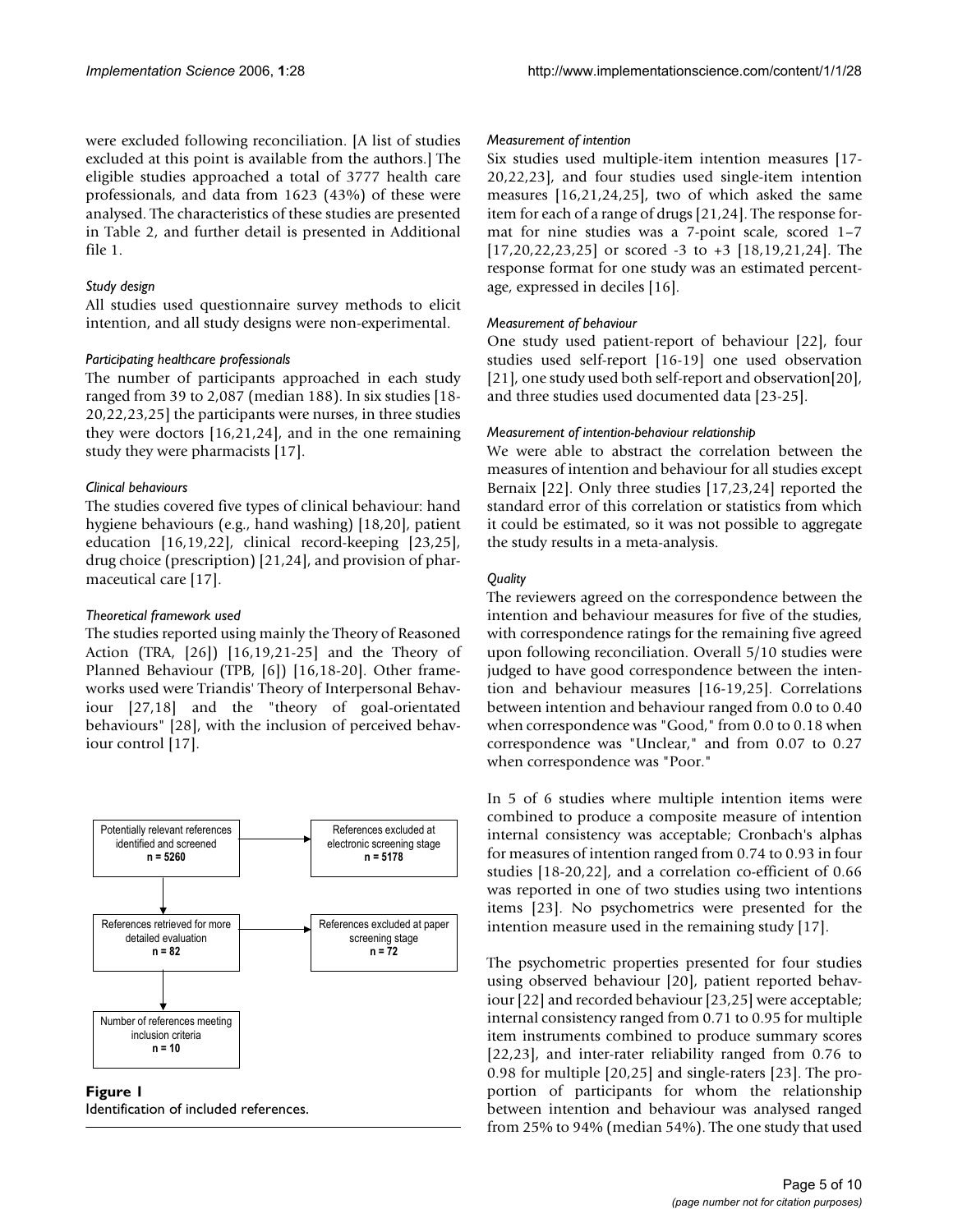| <b>Study</b>            | I. Type of<br>participants<br>2. Target<br>population<br>3. Sampling<br>strategy                                                     | <b>Participants</b><br>approached and<br>analysed |             |       | I. Theoretical<br>framework<br>2. Target behaviour                                                                                               | Measure of<br>intention                      |                   | <b>Measure of behaviour</b>                                                                         |               |                 | Int-Bev<br>corr.   |              |                   | <b>Outcome</b>       |                                        |
|-------------------------|--------------------------------------------------------------------------------------------------------------------------------------|---------------------------------------------------|-------------|-------|--------------------------------------------------------------------------------------------------------------------------------------------------|----------------------------------------------|-------------------|-----------------------------------------------------------------------------------------------------|---------------|-----------------|--------------------|--------------|-------------------|----------------------|----------------------------------------|
|                         |                                                                                                                                      | N                                                 | $\mathbf n$ | %     |                                                                                                                                                  | <b>Description Psy</b>                       |                   | <b>Description</b>                                                                                  | Psy           | Meth            |                    |              | beta (SE)         | P                    | R <sup>2</sup>                         |
| Millstein <sup>16</sup> | I. Primary care<br>physicians<br>2. California, USA<br>3. Stratified random<br>sample from AMA<br>Masterfile                         | 2087                                              | 765         | (37%) | I. TRA, TPB<br>2. Patient education                                                                                                              | % patients<br>they<br>intended to<br>educate | <b>NA</b>         | % patients they<br>educated                                                                         | <b>NA</b>     | <b>SR</b>       | Good               | TRA:<br>TRB: | 0.56a<br>0.49a    | < 0.0001<br>< 0.0001 | 0.37 <sup>b</sup><br>0.40 <sup>b</sup> |
| Farris <sup>17</sup>    | I. Community<br>pharmacists<br>2. All practising in<br>Alberta, Canada<br>3. Random sample                                           | 320                                               | 182         | (57%) | I. "Theory of goal-oriented<br>behaviour"; included<br>perceived behavioural<br>control<br>2. Provision of<br>pharmatceutical care<br>activities | 2 items, 7<br>point scale                    | $\ast$            | 20 items, No. of<br>care activities<br>provided                                                     | <b>NA</b>     | <b>SR</b>       | Good               |              | 0.52c(0.11)       | < 0.001              |                                        |
| Godin <sup>18</sup>     | I. Nurses<br>2. One regional<br>hospital, Canada<br>3. All approached                                                                | 238                                               | 105         | (44%) | I. TPB: TIB<br>2. Adherence to universal<br>precautions for<br>venepuncture                                                                      | 4 items, 7-<br>point scale                   | 0.82 <sup>d</sup> | No. of times<br>adhered to<br>universal<br>precautions for<br>last 10<br>venepunctures<br>performed | <b>NA</b>     | <b>SR</b>       | Good               |              | 0.37              | 0.001                | 0.25                                   |
| Hoppe <sup>19</sup>     | I. Primary care<br>nurses<br>2. 4 districts, UK<br>3. Random sample of<br>GP practices, one<br>nurse recruited from<br>each practice | 260                                               | 132         | (51%) | I. TRA. TPB<br>2. Patient education                                                                                                              | 5 items, 7<br>point scale                    | 0.91 <sup>d</sup> | I item, 7 point<br>scale                                                                            | <b>NA</b>     | <b>SR</b>       | Good               |              | 0.56              | < 0.001              | 0.31                                   |
| O'Boyle <sup>20</sup>   | I. Nurses<br>2. 4 hospitals, USA<br>3. All approached                                                                                | 474                                               | 120         | (25%) | I. TPB<br>2. Adherence to hand<br>hygiene regulations                                                                                            | 5 items, 7-<br>point scale                   | 0.74d             | % times practised<br>hand hygiene                                                                   | 0.94 to 0.98f | <b>SR</b><br>Ob | Unclear<br>Unclear |              | 0.39<br>0.09      | 0.01<br>> 0.05       | 0.15<br>0.01                           |
| Lambert <sup>21</sup>   | I. Primary care<br>physicians<br>2. 5 clinics in one<br>HMO, USA<br>3. All approached                                                | 39                                                | 19          | (49%) | I. TRA<br>2. Antibiotic preference                                                                                                               | 7-point scale<br>for each of 7<br>drugs      | N/A               | No. of<br>prescriptions for<br>each drug as % of<br>prescriptions for<br>all 7 drugs                | <b>NA</b>     | Ob              | Unclear            |              | $-0.42$ to $0.33$ | All n.s.             | $0.0$ to $0.18$                        |

Implementation Science 2006, 1:28

Page 6 of 10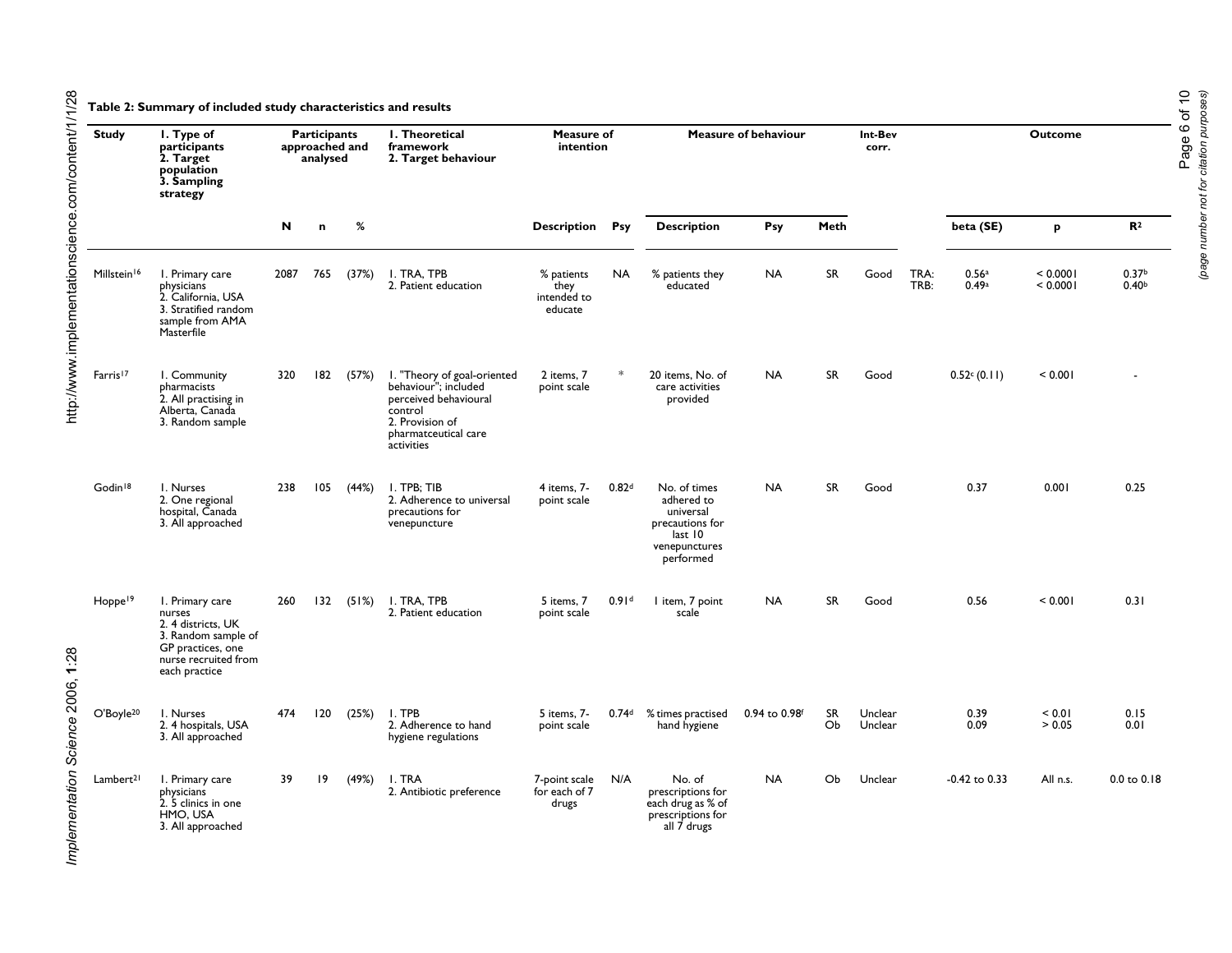|                       |                                                                                                                                                                    |     |     |       | Table 2: Summary of included study characteristics and results (Continued) |                                                                |                   |                                                                                     |               |           |         |                            |              |                    |              |
|-----------------------|--------------------------------------------------------------------------------------------------------------------------------------------------------------------|-----|-----|-------|----------------------------------------------------------------------------|----------------------------------------------------------------|-------------------|-------------------------------------------------------------------------------------|---------------|-----------|---------|----------------------------|--------------|--------------------|--------------|
| Bernaix <sup>22</sup> | I. Hospital nurses<br>2. 2 hospitals, USA<br>3. Sampled –<br>sampling strategy not<br>reported                                                                     | 52  | 49  | (94%) | I. TRA<br>2. Provision of maternal<br>support                              | 3 items, 7<br>point scale                                      | 0.93 <sup>d</sup> | 46 items, 5 point<br>scale                                                          | 0.91 to 0.95g | <b>PR</b> | Unclear |                            | $\ast$       | n.s.               | $*$          |
| Renfroe <sup>23</sup> | I. Hospital nurses<br>2. 3 hospitals, USA<br>3. All approached                                                                                                     | 138 | 108 | (78%) | I. TRA<br>2. Documentation                                                 | 2 items, 7<br>point scale, %<br>patients likely<br>to document | 0.66e             | 20 item checklist.<br>No. of items<br>documented                                    | 0.7180.84h    | D         | Poor    |                            | 0.41(0.14)   | 0.003              | 0.15         |
| Harrell <sup>24</sup> | I. Primary care<br>physicians<br>2. 11 metropolitan<br>areas, eastern USA<br>3. Sampled from<br>existing physician<br>panel - sampling<br>strategy not<br>reported | 104 | 93  | (89%) | I. TRA<br>2. Drug preference                                               | 7-point scale<br>for each of 5<br>drugs                        | N/A               | Most frequently<br>prescribed drug                                                  | <b>NA</b>     | D         | Poor    |                            | 0.27 to 0.52 | $0.015$ to $0.001$ | 0.07 to 0.27 |
| Quinn <sup>25</sup>   | I. Nurses<br>2. General medical<br>and surgical wards of<br>one hospital, USA<br>3. All working on a<br>specific day                                               | 65  | 50  | (77%) | I. TRA<br>2. Documentation of<br>teaching                                  | I item, 7<br>point scale                                       | N/A               | No. of patients<br>with<br>documentation of<br>teaching/No. of<br>patients assigned | $0.76$ f      | D         | Good    | $R!$ :<br>R <sub>2</sub> : | 0.08<br>0.02 | > 0.05<br>> 0.05   | 0.01<br>0.00 |

N = Number of participants approached; n = Number of participants analysed; % = Percentage of participants approached who were analysed; Psy = Psychometrics;

Meth = Method of ascertainment of behaviour; Int-Bev Corr = Correspondance between measures of intention and behaviour

\* = Not reported; N/A = Not applicable; n.s. = non-significant; SR = Self report; Ob = Observed; PR = Patient report; D = Documented

a Adjusted beta coefficient from multiple regression

b R2 for multiple regression model

- c Path coefficient from structural equation modelling
- d Cronbach's alpha
- e Correlation coefficient
- f Inter-rater reliability

g Internal consistency

h Intra-class correlation coefficient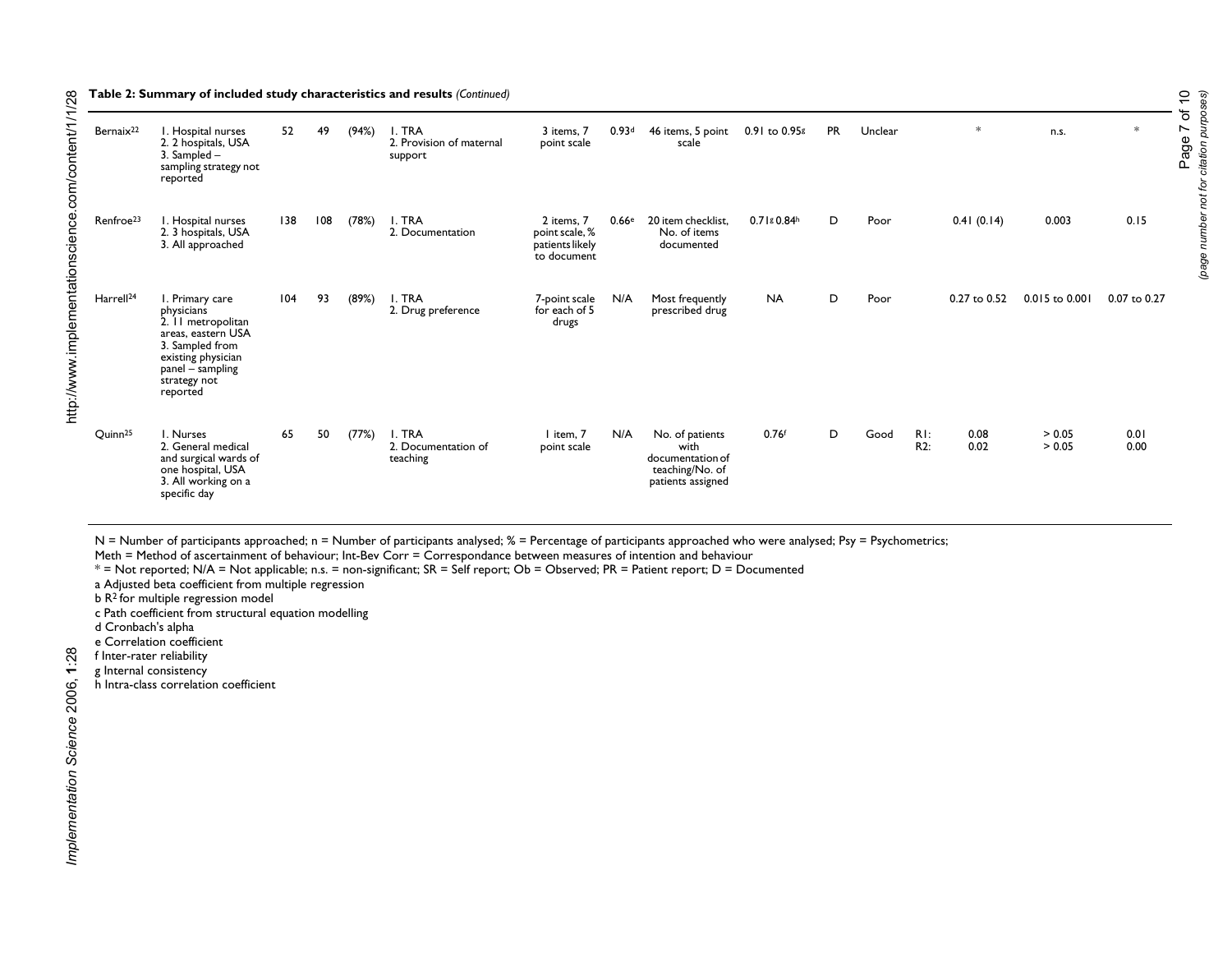patient-reported behaviour based this on observations by 87% of the observers approached [22].

In terms of external validity, four studies considered regional populations [16,17,19,24]; all other studies considered local populations such as physicians in 5 clinics in one HMO [21], and nurses in one [18], two [22], three [23] or four [20] hospitals. Five studies approached all participants in their target populations [18,20,21,23,25]. Participants in the remaining five studies were sampled – three studies used random selection [16,17,19] and two did not specify their sampling strategy [22,24].

## *Relationship between intention and behaviour*

The study results are summarised in Table 2 and Additional file 2.

In four of the five studies where a self-reported measure of behaviour was used, the measure of intention corresponded well to the measures of behaviour. All self-report studies, including the one where correspondence was unclear, found a statistically significant correlation between intention and behaviour and R<sup>2</sup> ranged from 0.15 to 0.4 [16-20].

In four of the five studies where behaviour was observed, recorded or traceable, the correspondence of the intention and behaviour measures was rated as poor or unclear. Two studies reported correlation coefficients describing the relationship between intention and behaviour for prescribing each of several drugs [21,24]. The estimated correlation between intention and observed, recorded or traceable behaviour ranged from -0.42 to 0.52 (median 0.14) [20,21,23-25]; one study of documentation [23] and one study of drug preference [24] found this relationship to be statistically significant.

Some of the studies may have been too small to find a statistically significant relationship between intention and behaviour, even if such a relationship was present in the population studied. The three smallest studies, [21,22,25] each with an analysed sample of 50 participants or fewer, failed to show a statistically significant relationship.

# **Discussion**

This review found 10 studies examining the relationship between intention and clinical behaviours in 1623 health professionals. The proportion of variance in behaviour explained by intention was of a similar magnitude to that found in the literature relating to non-health professionals and corresponds to a medium to large effect [29]. This was more consistently the case for studies in which intention-behaviour correspondence was good and behaviour was self-reported for the studies. However, it did also

apply to studies with poor correspondence between intention and the measure of behaviour.

The literature assessing the correlation of intention and behaviour in health professionals is small compared to that available for non-health professionals. Sheeran [9], for example, presents data for 82,107 subjects from studies of non-health professionals. The considerably smaller literature for behaviour in health professionals makes it hard to draw firm conclusions based solely on these studies. However, despite the potential constraints on health professional behaviours, this review, viewed in the context of the larger populations of studies, provides encouragement for the contention that there is a predictable relationship between the intentions of a health professional and their subsequent behaviour.

Our review highlights a number of methodological issues within the available literature: the lack of experiments, the methods of measuring behaviour, and the reporting of studies. All of the studies that we found were observational. Unlike Webb [10] we found no reports of experiments that examined the relationship between changes in intention and changes in behaviour. Whilst it is not possible to comment on this relationship in health professionals, it would seem prudent to assume that the same pattern of results would apply and that although we have grounds to support there being medium to large effects in correlational studies, these may well be smaller when the process of change is evaluated within experimental designs.

Our results highlight the major challenge in the practicalities of measuring healthcare professional behaviour. Using self-reported measures of behaviour (compared to measuring actual behaviour) is relatively quick, cheap and easy. Moreover, it allows us to avoid having to deal with the logistics of gathering observed or recorded behaviour data and makes it straightforward to ensure good correspondence between measures of intention and behaviour (a central facet of operationalising theories).

However, healthcare systems are not interested in changing health professionals self-reported behaviour; they want to change actual behaviour in the expectation that this should lead to improved patient outcomes. A major advantage of using theory to design interventions to change the behaviour of health professionals is that it offers a generalisable framework with which to work [30,31]. When building theory-based interventions, outcomes, like intention or self-reported behaviours, can be useful proxies for actual behaviour [5,32]. However, selfreported behaviour has the drawback of not accounting for the range of external factors (e.g. organisational or patients factors) that could be important effect modifiers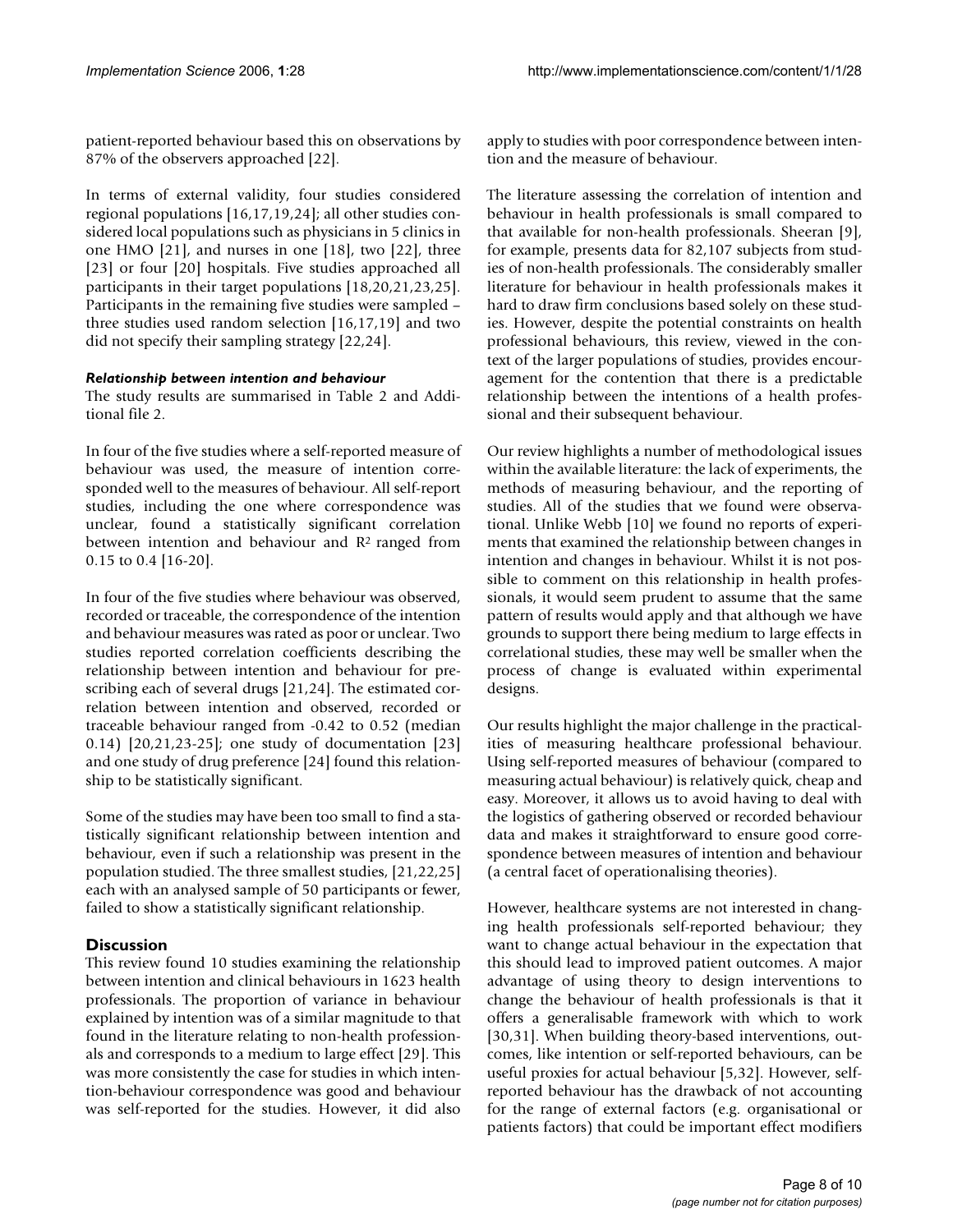of a heath professional's behaviour, and any estimate of the potential effect of an intervention based on selfreported behaviour is likely to overestimate its impact [8].

Whilst it may be relatively straight forward to define the behaviours of interest and be able to word a measure of intention, the choice of measures of behaviour can be more problematic. If direct observation is close to a (usually expensive) gold standard then all other methods of measuring behaviour usually involve some degree of compromise, either in terms of the correspondence between the measured behaviour and the behaviour of interest – or in terms of the feasibility of data collection. Three studies in this review that did not find a significant correlation between intention and behaviour did not attempt to measure behaviour through direct observation, but used an alternative measure – number of prescriptions [21], chart review [25], and patient report [22]. These have advantages; for example, two of them are routinely available and therefore relatively cheap to obtain. However, it is more difficult to guarantee the one-to-one correspondence necessary between a measure of intention and a measure of behaviour when the latter is drawn from a potentially unreliable source. Under such circumstances it is not clear whether the absence of a correlation between intention and behaviour is a true lack of correlation or is due to measurement error. For instance, the study using chart review as a data source for teaching behaviour [25] makes the implicit assumption that all teaching activity is recorded, but this may not have been the case.

There was considerable variation and discrepancy in how the studies reported their findings. From the perspective of the systematic reviewer, if no other, it would be helpful if there was an agreed format of presenting the results of such studies. This could relate to issues around the theories used (i.e., clear statements of how each construct was operationalised), study conduct (i.e., clear statement of the timelines relating to administration of measures of intention and behaviour), and analysis (i.e., reporting of Pearson correlations between all variables that are entered into multiple regression analyses).

The findings from this review of health care professionals are broadly consistent with those found in the non-health professional literature. Intention appears to be a valid proxy measure for behaviour for use in the development of implementation interventions. However, there remain significant methodological challenges.

#### **Competing interests**

The author(s) declare that they have no competing interests.

## **Authors' contributions**

All authors contributed to the conception, design and analysis of the study and approved the submitted draft. ME, JF, EK and SH reviewed the articles and abstracted the data.

## **Additional material**

#### **Additional file 1**

*Table 3 Characteristics of included studies. Detailed description of the measures used by the studies included in the review* Click here for file [\[http://www.biomedcentral.com/content/supplementary/1748-](http://www.biomedcentral.com/content/supplementary/1748-5908-1-28-S1.doc) 5908-1-28-S1.doc]

#### **Additional file 2**

*Table 4: Results. Detailed description of the results reported by each of the studies included in the review* Click here for file [\[http://www.biomedcentral.com/content/supplementary/1748-](http://www.biomedcentral.com/content/supplementary/1748-5908-1-28-S2.doc) 5908-1-28-S2.doc]

## **Acknowledgements**

This study is funded by the European Commission Research Directorate as part of a multi-partner program: Research Based Education and Quality Improvement (ReBEQI): A Framework and tools to develop effective quality improvement programs in European healthcare. (Proposal No: QLRT-2001-00657).

#### **References**

- 1. Bero L, Grilli R, Grimshaw JM, Harvey E, Oxman AD, Thomson MA: **Closing the gap between research and practice: an overview of systematic reviews of interventions to promote imple[mentation of research findings by health care professionals.](http://www.ncbi.nlm.nih.gov/entrez/query.fcgi?cmd=Retrieve&db=PubMed&dopt=Abstract&list_uids=9703533)** *BMJ* 1998, **317:**465-468.
- 2. Oxman AD: **No magic bullets: a systematic review of 102 trials of interventions to help health care professionals deliver services more effectively or efficiently.** Hamilton,Ontario, McMaster University; 1994.
- 3. Foy R, Eccles M, Jamtvedt G, Grimshaw J, Baker R: **[What do we](http://www.ncbi.nlm.nih.gov/entrez/query.fcgi?cmd=Retrieve&db=PubMed&dopt=Abstract&list_uids=16011811) [know about how to do audit and feedback? Pitfalls in apply](http://www.ncbi.nlm.nih.gov/entrez/query.fcgi?cmd=Retrieve&db=PubMed&dopt=Abstract&list_uids=16011811)[ing evidence from a systematic review.](http://www.ncbi.nlm.nih.gov/entrez/query.fcgi?cmd=Retrieve&db=PubMed&dopt=Abstract&list_uids=16011811)** *BMC Health Services Research* 2005, **5:**50-50.
- 4. Walker A, Grimshaw JM, Johnston M, Pitts N, Steen N, Eccles MP: **PRocess modelling in ImpleMEntation research:selecting a [theoretical basis for interventions to change clinical prac](http://www.ncbi.nlm.nih.gov/entrez/query.fcgi?cmd=Retrieve&db=PubMed&dopt=Abstract&list_uids=14683530)[tice.](http://www.ncbi.nlm.nih.gov/entrez/query.fcgi?cmd=Retrieve&db=PubMed&dopt=Abstract&list_uids=14683530)** *BMC Health Services Research* 2003, **3:**22-22.
- 5. Bonetti D, Eccles M, Johnston M, Steen IN, Grimshaw J, Baker R, Walker A, Pitts N: **[Guiding the design and selection of inter](http://www.ncbi.nlm.nih.gov/entrez/query.fcgi?cmd=Retrieve&db=PubMed&dopt=Abstract&list_uids=15743661)ventions to influence the implementation of evidence-based [practice: an experimental simulation of a complex interven](http://www.ncbi.nlm.nih.gov/entrez/query.fcgi?cmd=Retrieve&db=PubMed&dopt=Abstract&list_uids=15743661)[tion trial.](http://www.ncbi.nlm.nih.gov/entrez/query.fcgi?cmd=Retrieve&db=PubMed&dopt=Abstract&list_uids=15743661)** *Soc Sci Med* 2005, **60:**2135-2147.
- 6. Ajzen I: **The theory of planned behaviour.** *Organizational Behaviour and Human Decision Processes* 1991, **50:**179-211.
- 7. Godin G, Kok R: **[The theory of planned behaviour: a review of](http://www.ncbi.nlm.nih.gov/entrez/query.fcgi?cmd=Retrieve&db=PubMed&dopt=Abstract&list_uids=10163601) [its applications to health-related behaviours.](http://www.ncbi.nlm.nih.gov/entrez/query.fcgi?cmd=Retrieve&db=PubMed&dopt=Abstract&list_uids=10163601)** *American Journal of Health Promotion* 1996, **11:**87-98.
- 8. Armitage CJ, Conner M: **[Efficacy of the theory of planned behav](http://www.ncbi.nlm.nih.gov/entrez/query.fcgi?cmd=Retrieve&db=PubMed&dopt=Abstract&list_uids=11795063)[iour: a meta-analytic review.](http://www.ncbi.nlm.nih.gov/entrez/query.fcgi?cmd=Retrieve&db=PubMed&dopt=Abstract&list_uids=11795063)** *British Journal of Social Psychology* 2001, **40:**471-499.
- 9. Sheeran P: **Intention-behavior relations: A conceptual and empirical review.** In *European Review of Social Psychology* Edited by: Stroebe W and Hewstone M. John Wiley & Sons Ltd.; 2002:1-36.